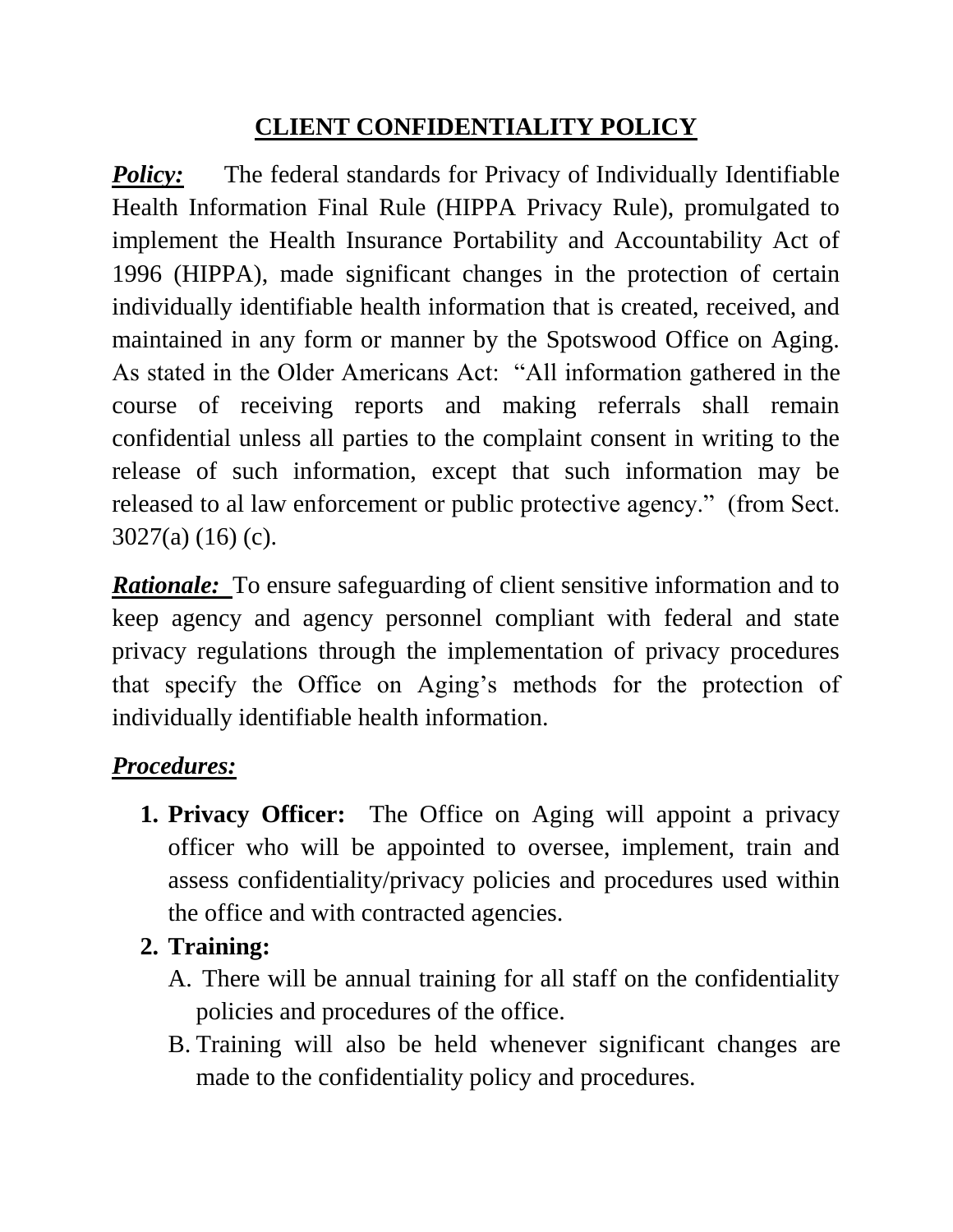C. New staff will receive training on the confidentiality policy and procedures as part of the orientation to job training.

# **3. Safeguards**

- A. Paper files are to be maintained in locked file cabinets and are not to be left out in the open unattended.
- B. Client Specific computer files must be password protected with quarterly password changes. All computer screens and programs must be closed when the computer is unattended.
- C. Faxes are to be addressed to the specific individual that the fax is intended to reach, and a confidentiality statement should accompany it.
- D. Frequently faxed numbers will be stored in speed dial to avoid dialing errors.
- E. The fax machine will be stationed inside employee workspace, away from the public eye.
- F. All client sensitive information to be discarded will be shredded.
- G.When discussing confidential client information, discretion shall be maintained. i.e. *do not in open areas and do not use full names.*
- H. Voice mail is not to be listened to via speaker phone.
- I. When leaving voice messages, leave as little information as possible in your messages to safeguard client's privacy.

## **4. Business Partners/Social Service Agencies**

A. Agreements with Business Partners/Contracted Agencies and Social Service Agencies regarding HIPPA Compliance and Agency Confidentiality Policies and Procedures will be maintained by the Office on Aging and updated annually during the contract process.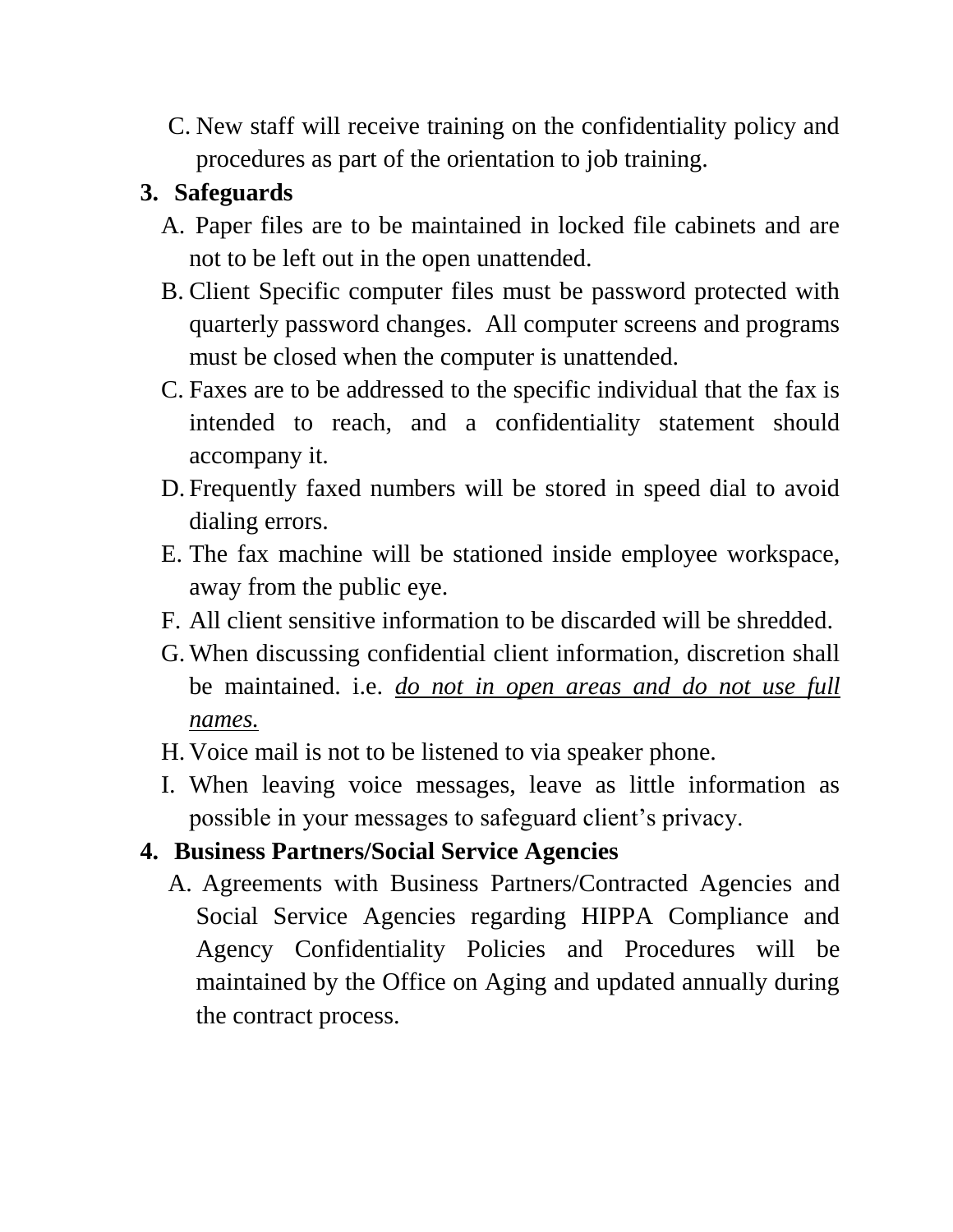## **5. Limitations on Information Access**

- A. Signed release of information forms must be present in each file and update at least annually. Information can be shared on a need to know basis with authorized individual or agencies per the signed release information form.
- B. Verification of the identity and authority of requestor of individually identifiable health information shall be required prior to disclosure of requested information.

# **6. Clients Rights**

- A. All care management clients shall receive a copy of the Consumer's Bill of Rights during initial assessments.
- B. Client file will contain a sign off sheet that the client received the Consumer's Bill of Rights.

# **7. Documentation of Complaints**

A. Any complaints in regards to privacy or breach of confidentiality shall be submitted in writing to the privacy officer and will follow the established grievance procedure of the Spotswood Office on Aging.

## **8. Sanctions**

- A. Any breach of the confidentiality policy and procedures will result in disciplinary action, i.e. verbal/written warnings, suspensions and ultimate termination per the personnel handbook and union contracts.
- B. Civil and criminal penalties may apply the HIPPA regulations in the form of monetary fines and jail time.

# **9. Transition of Cases**

A. All cases being transferred between programs will follow the established procedure of the Department of Health and Senior Services, Division of Aging, Spotswood Office on Aging and community programs.